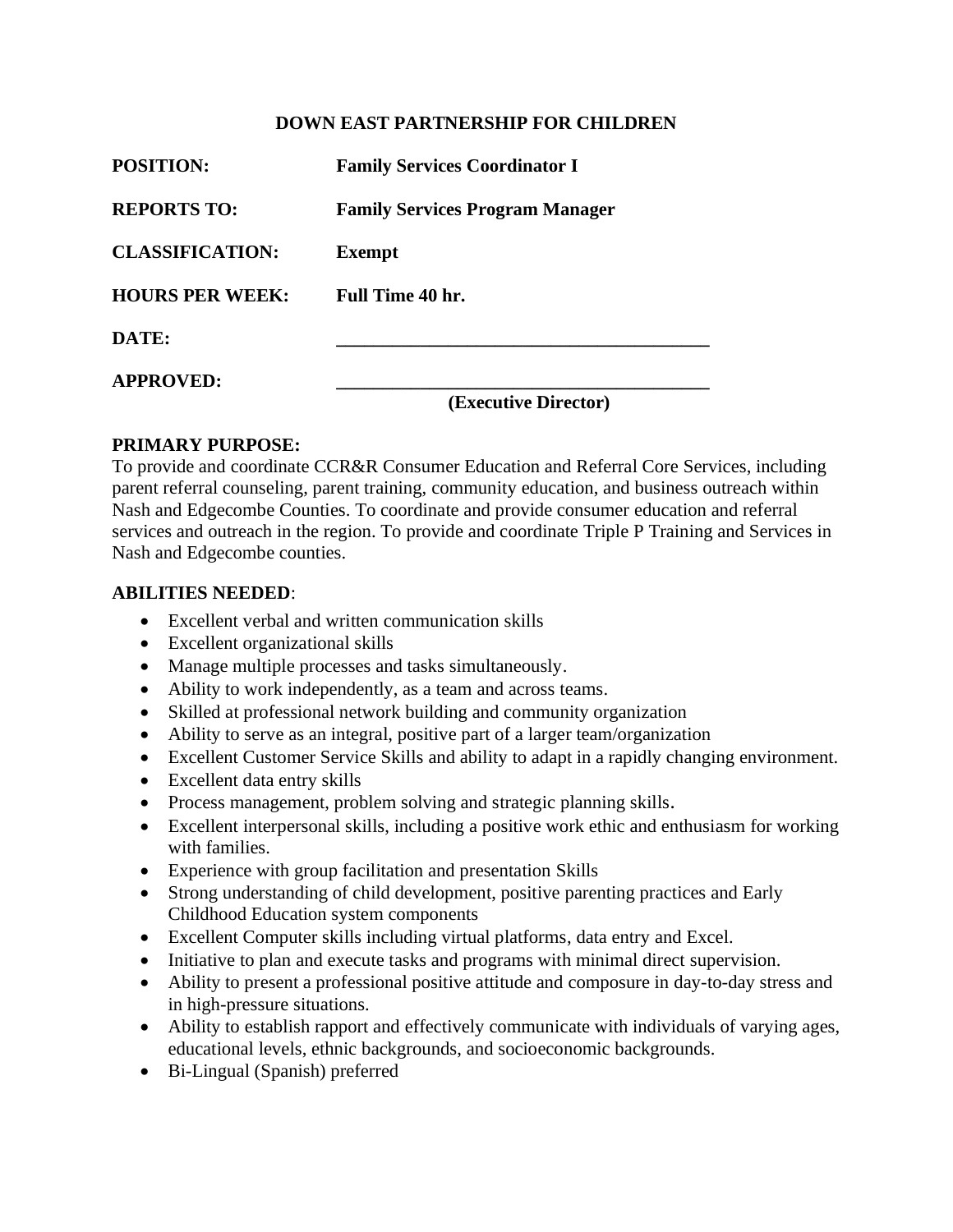### **WORK EXPERIENCE REQUIREMENTS:**

- At least 2-3 years' experience in early childhood program services, or an equivalent combination of education and experience
- Thorough knowledge of concepts, practices, and techniques in the field of child development
- Knowledge regarding typical child and family development, and childcare issues
- Teaching or Facilitation experience
- Valid Driver's License

### ESSENTIAL RESPONSIBILITIES:

### **Services to Families**

- Provides confidential consumer education and referral services to parents and families residing in Edgecombe, Nash, Halifax, Warren, and Wilson Counties searching for childcare based on NACCRRA Quality Assurance standards
- Distributes written materials on choosing childcare quality to referral partners.
- Provides consumer education and referral services as needed through the DEPC Family First System for families residing in Edgecombe and Nash Counties seeking community resources and support. Stays familiar with both DEPC programs and community resources for children and families.
- Enters and updates family information including DEPC, and Community referrals and services provided in the Family First System Database and childcare referrals in the WLS database.
- Supports parent choices in a non-judgmental fashion, provides referrals in an unbiased manner and maintains confidentiality.
- Presents Choosing Quality Child Care and workshops as needed at DEPC and within the community.
- Work with staff from Wilson and Halifax County Partnership for Children to provide CQCC information to their scholarship parents.
- Facilitates and Coordinates Triple P<sup>®</sup> services to families at DEPC and in the community.

# **Consumer Education and Referral Core Services**

- Coordinates regional consumer education and referral core services for the region to include:
	- o Outreach to referral partners in Halifax, Warren, and Wilson County to include agencies, hospitals, Department of Social Services, and well Child Care providers
	- o Maintains data related to reporting, including outreach events coordinated by regional partners.
	- o Coordinates with regional partners to ensure families they are serving have access to childcare referrals and referral deliverables are met for the respective county.
	- o Coordinates the weekly maintenance and accuracy of the Consumer Education and Referral data in the WLS database
	- o Coordinates the Family First Survey and Parent Referral Follow-up process
	- o Coordinates the regional outreach materials.
- Coordinates the DEPC Family Services-Consumer Education Activity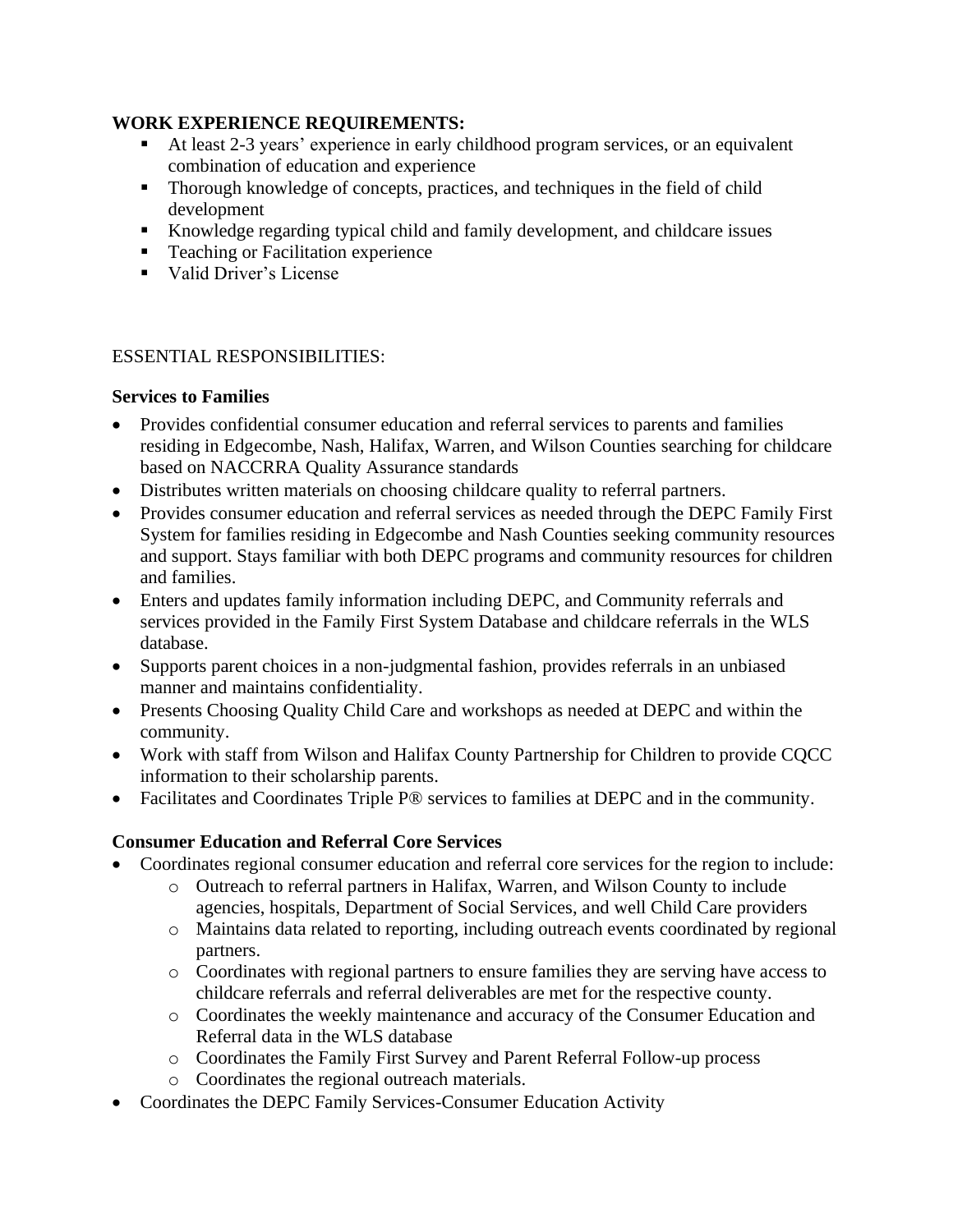- o Attends quarterly Childcare and Family Outreach Workgroup and collaborates across teams to consolidate outreach efforts and co-creates the quarterly Building Blocks Newsletter.
- o Responsible for the production and distribution of the Building Blocks Newsletter.
- o Maintains documentation and data for the Consumer Education Smart Start quarterly report.

## **Services to the Community**

- Recruits parents to participate in DEPC activities
- Distributes outreach materials to community partners and agencies regarding DEPC parenting programs.
- Represents DEPC accurately and professionally in the community and at meetings as designated by the Family Services Program Manager
- Travels as needed to attend meetings and to provide training, presentations, etc.
- Identifies organizations/agencies/businesses and other Family Resource Centers with which to coordinate and share resources, and develop a positive working relationship
- Advocates for family support principles, quality child care and other necessary support services for children and follow the NAEYC code of ethics
- Provides community education and outreach to isolated areas because of geographic, language or other barriers
- Serves as a resource for families of external human services agencies and organizations seeking childcare referral options.

## **Team Responsibilities**

- Attends all CCR&R staff meetings, Family Services team meetings, CCRR Advisory committee meetings, regional CCR&R meetings, Childcare and Family Outreach Workgroup meetings and DEPC staff meetings and retreats which may include an out-of-town retreat.
- Works collaboratively with other DEPC staff to ensure services are available and accessible to families.
- Involved in national, local agencies, organizations or civic groups promoting DEPC.
- Member of the NAEYC
- Stays familiar with the NC Child Care Regulations
- Attend Triple P Peer Support Meetings
- Other duties may be assigned as needed by the Family Services Program Manager and/or Program Director.

# **EDUCATION:**

A minimum bachelor's degree in or early childhood education, psychology; or equivalent education and/or experience or combination of experience

# **PHYSICAL REQUIREMENTS:**

- While performing this job the employee is:
	- ➢ Frequently required to sit; use hands to finger, handle or feel objects, tools, or controls; reach with hands or arms; and talk or hear.
		- ➢ Periodically required to stand; walk, stoop, kneel.